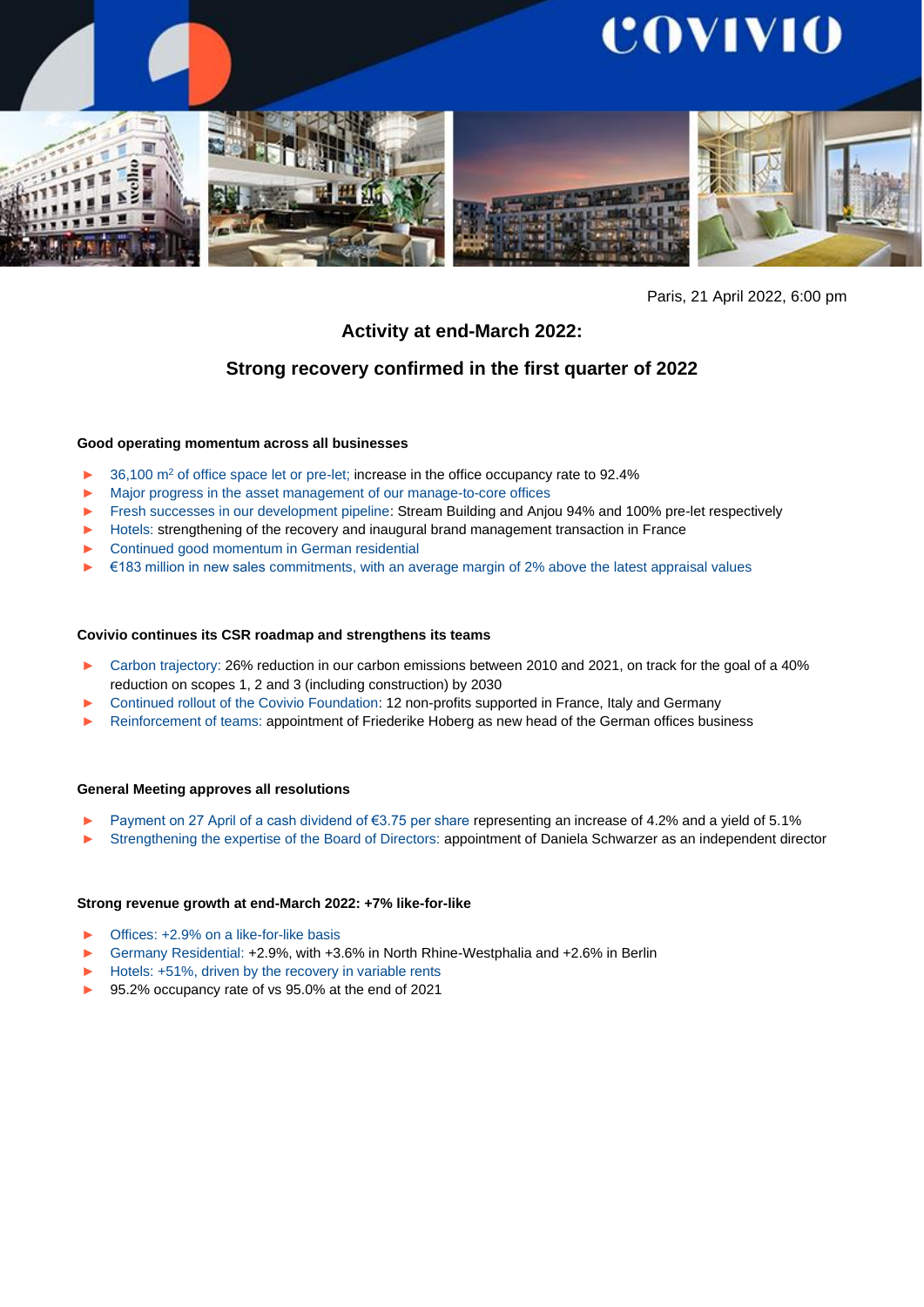# **Covivio: a diversified and continuously adapting portfolio**

**With a €26.7 billion portfolio (€17.7 billion Group share) in Europe,** Covivio has built its development on diversifying into sectors where it is a leading player:

- **57% of the portfolio comprises offices** in France, Italy and Germany, mainly in central locations in Paris, Milan and the main German cities;
- **Germany Residential represents 28% of the portfolio.** It is located in the city centres of Berlin, Dresden, Leipzig and Hamburg and in major cities in North Rhine-Westphalia;
- **Hotels (15% of the portfolio),** located in major European tourist destinations (Paris, Berlin, Rome, Madrid, Barcelona, London, etc.), are let or managed directly by major operators such as AccorInvest, IHG, B&B, NH Hotels, etc.

41% of properties in value are located in Germany, 38% in France and 16% in Italy.

This portfolio is managed according to **three strategic pillars**:

- 1. **Focusing on location in the heart of major European cities,** in particular Paris, Berlin, and Milan. As a result, 97% of the properties are within a five-minute walk of public transport.
- 2. **New building design** combining energy performance, well-being and adaptation to changing trends. Covivio is currently developing €1.8 billion Group share of office projects and €437 million Group share of housing units in Europe.<sup>1</sup> Most of these developments concern existing assets.
- 3. **Customer culture,** with a user-centric strategy. Covivio supports its clients in their property strategies over the long term, by jointly defining their projects and forging sustainable partnerships (7-year firm average lease term). This is reflected in a strong consulting approach, an ambitious service policy and ever more flexibility, with, for example, hybrid offers combining commercial leases and flexible contracts.

# **Good operating momentum across all businesses**

#### Sustained rental activity in offices as the market continues to recover

The rental market continued its recovery initiated in the second half of 2021:

In Greater Paris, take-up amounted<sup>2</sup> to 504,000 m<sup>2</sup> in Q1 2022, up 40% year-on-year and only 6% below 2019 level. The 40% of take-up concentrated on new assets confirms the market's polarisation in favour of quality, welllocated buildings. The available offer and the vacancy rate are stabilising (7.4% vacancy rate). Rents are in line with their levels at the end of last year.

In the six major German cities<sup>3</sup>, take-up totalled 769,000 m<sup>2</sup>, up 20% year-on-year with a very strong performance of Munich (+83%) and Frankfurt (+51%).

In Milan<sup>4</sup>, the first quarter was also very active with take-up of 106,000 m<sup>2</sup>, up 30% year-on-year. This dynamic benefits grade A assets, representing 85% of take-up.

*<sup>1</sup> At the end of 2021*

*<sup>2</sup> Source : Immostat*

*<sup>3</sup> Berlin, Düsseldorf, Frankfurt, Hamburg, Cologne, Munich ; source : BNP PARIBAS REAL ESTATE*

*<sup>4</sup> Source : DILS*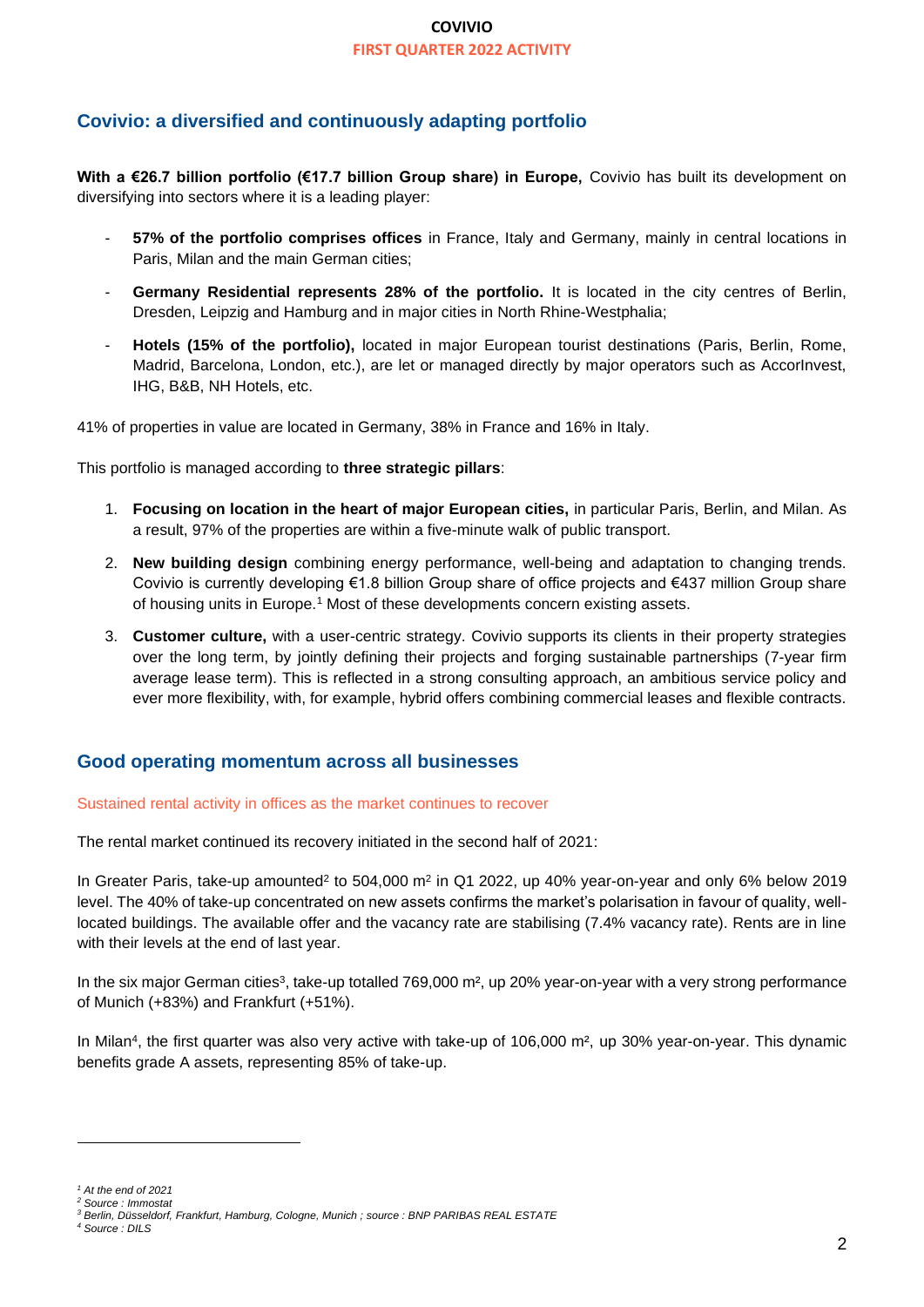During the first quarter, Covivio let or pre-let 36,100 m<sup>2</sup> of office space, mainly in France and to well-known tenants (members of the CAC 40, top tech firms, etc.), for an average firm lease term of 9 years. Firm agreements bearing on a further  $5,000 \text{ m}^2$  are also set to be finalised in the coming weeks.

The letting dynamic illustrates the success of Covivio's positioning focused on flexible, service-oriented buildings adapted to new uses and located in attractive locations. It is also reflected in the success of the Wellio managed office offer, whose latest site, in Milan CBD, opened with an occupancy rate of over 90% in early April.

The quarter's rental successes allowed the Group to take a major step forward in the streamlining of the manageto-core portfolio (16% of the office portfolio), consisting of 9 assets accounting for 60% of offices vacancy. The 32 B building in Boulogne, the Orly Belaïa building and the CB 21 tower in Paris-La Défense accordingly saw their occupancy rates firm to 75% (vs 56% at end-2021), 85% (vs 64%) and 93% (vs 84% – including firm agreements signed to date) respectively. At the same time, the Via Del Innoviazione building in Milan, 85% occupied, was the subject of a sale agreement at its appraisal value.

Activity also reflects the continued success of the development pipeline. As part of the Stream Building mixeduse project, located in the 17th arrondissement of Paris, Covivio has signed a rental agreement with a leading French company for a surface area of 9,200 m<sup>2</sup>. This signature, which comes on top of that of Zoku as operator of the hotel part, brings the building letting rate to 94% several months before its scheduled delivery in mid-2022. Ideally located opposite the Tribunal de Grande Instance of Paris, the building brings together all the activities of a city life under one roof (offices – retail – hotels – leisure space) and reflects the changing nature of working life and lifestyles, while integrating perfectly into its environment.

Covivio has also fully pre-let the Anjou office building  $(9,336 \text{ m}^2)$  in the 8th arrondissement of Paris to a top French luxury firm. Located in the heart of the central business district (CBD) and enjoying excellent transport links (metro lines 1, 8, 12 and 14, buses and Velib bicycle stations), the building, acquired in 2006, was occupied by Orange and La Poste until the final quarter of 2021. Just vacated, and with Covivio still working on its complete restructuring, Anjou has already attracted a prestigious company that will take possession of the premises in spring 2025. The two partners have signed a 10-year firm lease.

#### Confirmation of the recovery in hotels and inaugural brand management transaction in France

In hotels, after a significant improvement in performance between April and November 2021, the Omicron variant slowed momentum in December 2021 and January 2022. Since mid-February 2022 and the lifting of all restrictions related to the health crisis, the hotel industry has benefited from a recovery in all European countries. Buoyed by domestic customers and fewer health restrictions, the United Kingdom and France outperformed the European average, with RevPAR returning to levels close to those of 2019 in March. Germany, penalised by tighter restrictions, is still lagging behind and has only recently started to recover.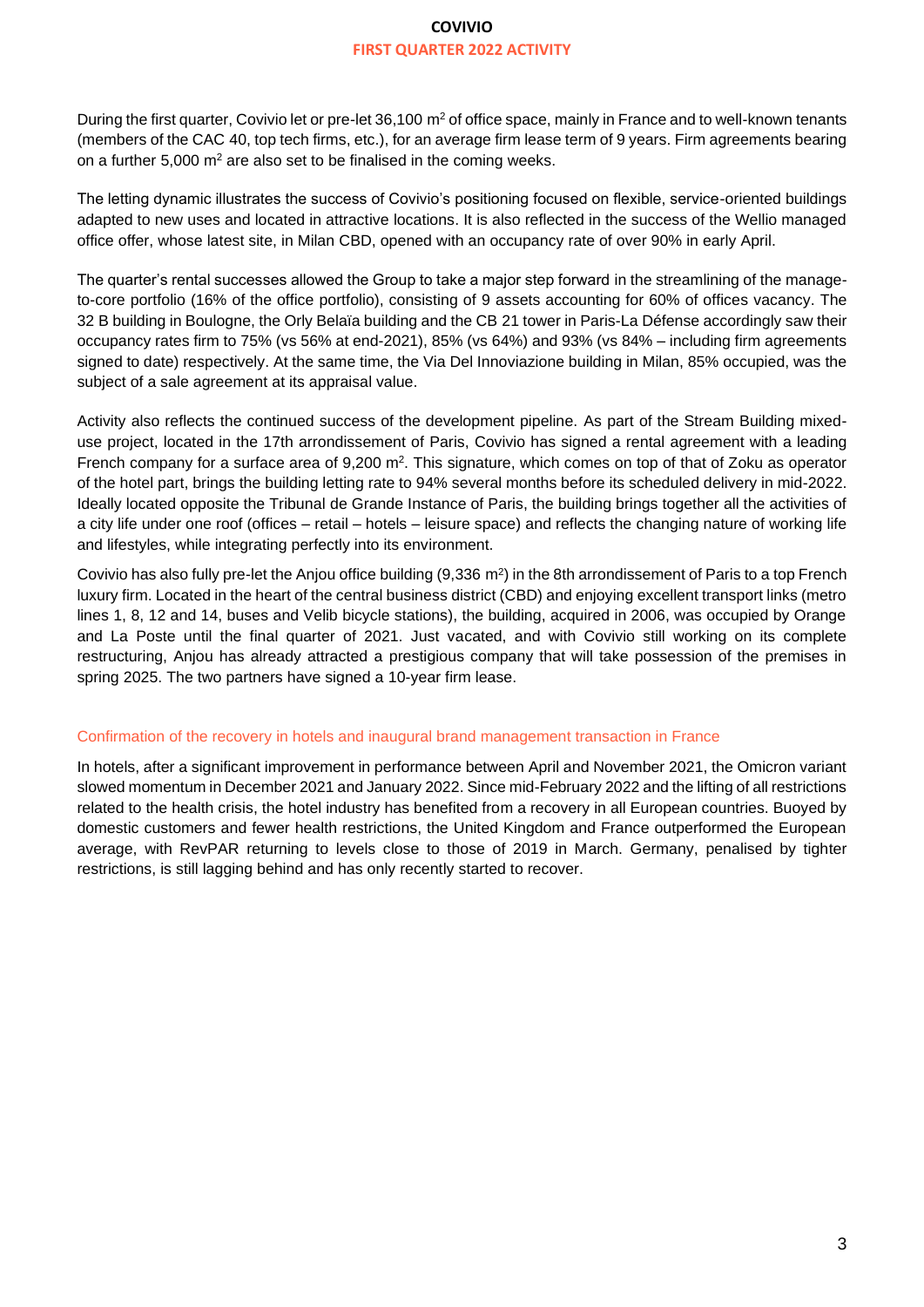### **Change in hotels RevPAR in Europe**



The performance of Covivio's variable-rent hotels is directly benefiting from this recovery, with a noteworthy 160% increase in variable rents in France. The fixed rent collection rate is 100%. In addition, the last outstanding payments in 2021 revenues were fully collected in Q1 2022.

As the hotel market recovers, Covivio is setting its hotel portfolio in motion by pursuing its dynamic asset management strategy in order to optimise profitability and guarantee a hotel offer increasingly aligned with user expectations. Covivio accordingly signed a memorandum of understanding with B&B Hotels for the lease of 31 hotels located in France and previously occupied by AccorInvest. This asset and brand management transaction demonstrates Covivio's ability to revitalise its hotel portfolio and constantly renew its hotel offer.

These 31 hotels (2,565 rooms), already owned by Covivio and operated under Accor Group brands (Ibis, Novotel and Mercure), were previously let to AccorInvest under variable-rent leases. Following the signing of the memorandum, Covivio and B&B Hotels, partners since 2010, have agreed on new 12-year firm fixed-rent leases. Covivio will accordingly benefit from a substantial increase in rents compared to 2019 and will participate in a Capex programme conducted by B&B Hotels. This value-creating transaction allows Covivio to provide support to Europe's third-largest economy class hotel brand in a new phase of its development in France.

#### Continued momentum in Germany Residential

In Germany, Covivio continued its active asset management work. Rents rose by an average of 2.9% year-onyear and benefited from good momentum in all geographic areas: Berlin (+2.6%), North Rhine-Westphalia (+3.6%), Hamburg (+2.0%) and Dresden and Leipzig (+2.8%). Growth in rents reflects three factors: indexation (36% of the increase), reletting with positive rental reversion (+40%) and the balance mainly linked to modernisation programmes. By renovating an average of 3% of the portfolio each year, Covivio increases the quality of its housing and participate in the energy transition, while ensuring a return of around 5%.

#### €183 million in new sales agreements at the end of March, with an average margin of  $+2%$

Since the beginning of the year, Covivio has signed new sales agreements totalling €264 million at 100% (€183 million Group share), with an average margin of +2.3% on the latest appraisal values. These sales mainly concerned the Via del Innovazione office building in Milan, as well as the continued streamlining of the Telecom Italia portfolio in Italy. In Germany, Covivio has sold a number of housing units, generating a margin of +35% on the latest appraisal values. The average sale price of vacant housing units was €4,825/m².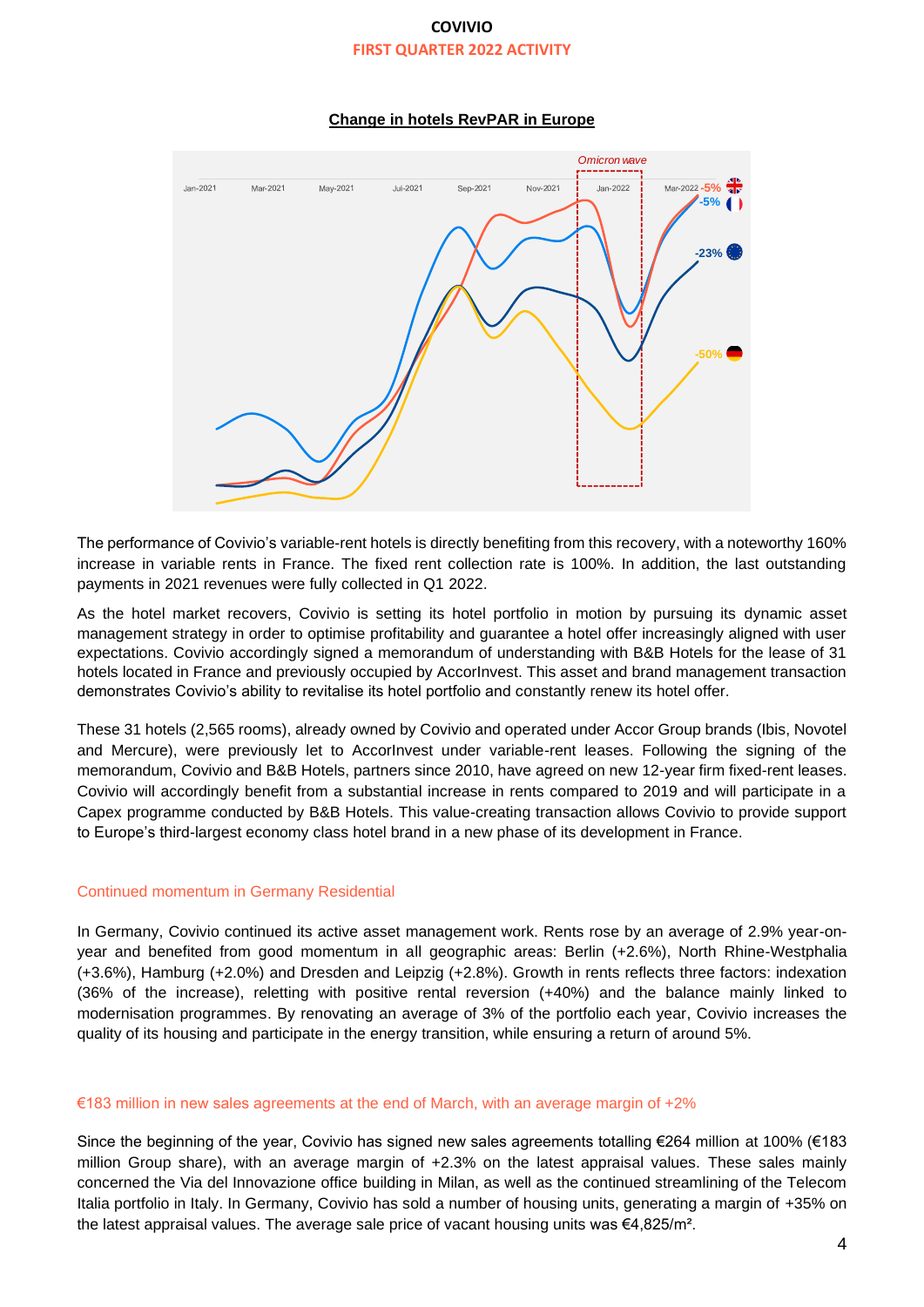# **Covivio continues its CSR roadmap and strengthens its teams**

#### Further reduction in the portfolio's carbon emissions

With the publication of its Universal Registration Document 2021 (link [to the document\)](https://www.covivio.eu/en/wp-content/uploads/sites/3/2022/04/2021-Universal-registration-document.pdf#page=109), Covivio has disclosed its carbon emissions on scopes 1, 2 and 3 (including construction). It is down 26% compared with 2010, and on track to allow the Group to meet its reduction target of 40% by 2030. This performance is attributable notably to work done to green the portfolio (91% certified green by the end of 2021) and to support tenants in reducing their energy consumption.

### Continued rollout of the Covivio Foundation

Created in 2020, the Covivio Foundation's purpose is to structure and strengthen Covivio's initiatives in favour of two pillars, namely equal opportunity and environmental preservation. The Covivio Foundation stepped up its work during the quarter, and now supports more than 10 non-profits in France, Italy and Germany. As part of a program aimed at providing hours of outreach work, the group's employees have carried out several skills sponsorship assignments with non-profits including Refugee Food, Wake Up Café and Article 1 in France, and with the Al Farabi Music Academy and SafeHub Wedding-Berlin in Germany. A call for projects has been launched in Italy to select new non-profits that will receive the Foundation's support over a 3-year period, the list of wich will be finalised before the summer. A similar call for projects is planned for the second half in Germany with a view to extending the Foundation's geographical scope.

#### Appointment of Friederike Hoberg as new head of the Germany Offices business

From May 2022, Covivio will welcome Friederike Hoberg as Head of German Offices and member of the Group Executive Committee. A graduate of the Freie Universität of Berlin and ESCP Business School, Friederike Hoberg has spent a large part of her career with Commerz Real in France and Germany. Before joining Covivio, she was head of Commerz Real's French subsidiary.

Covivio has a €1.8 billion office portfolio and a €562 million development pipeline in Germany, with flagship projects including Alexanderplatz in Berlin. These assets are located in the main German cities, namely Frankfurt (31%), Berlin (21%), Düsseldorf (20%), Hamburg (19%) and Munich (7%).

Based in Berlin and reporting to Christophe Kullmann, Covivio's CEO, Friederike Hoberg will be in charge of the Office business in Germany, with the objective of implementing the same value-creating strategy already implemented in France and Italy, based on the following pillars:

- Centrality, by developing our projects in the best locations, near transport hubs, in lively and attractive districts;
- Quality, by designing offices that combine flexibility, well-being, services, and collective and environmental performance;
- Customisation, by creating spaces and experiences specific to each client, in line with the culture and codes of each company.

All thanks to a personalised consulting approach and a customer relationship focused on user satisfaction.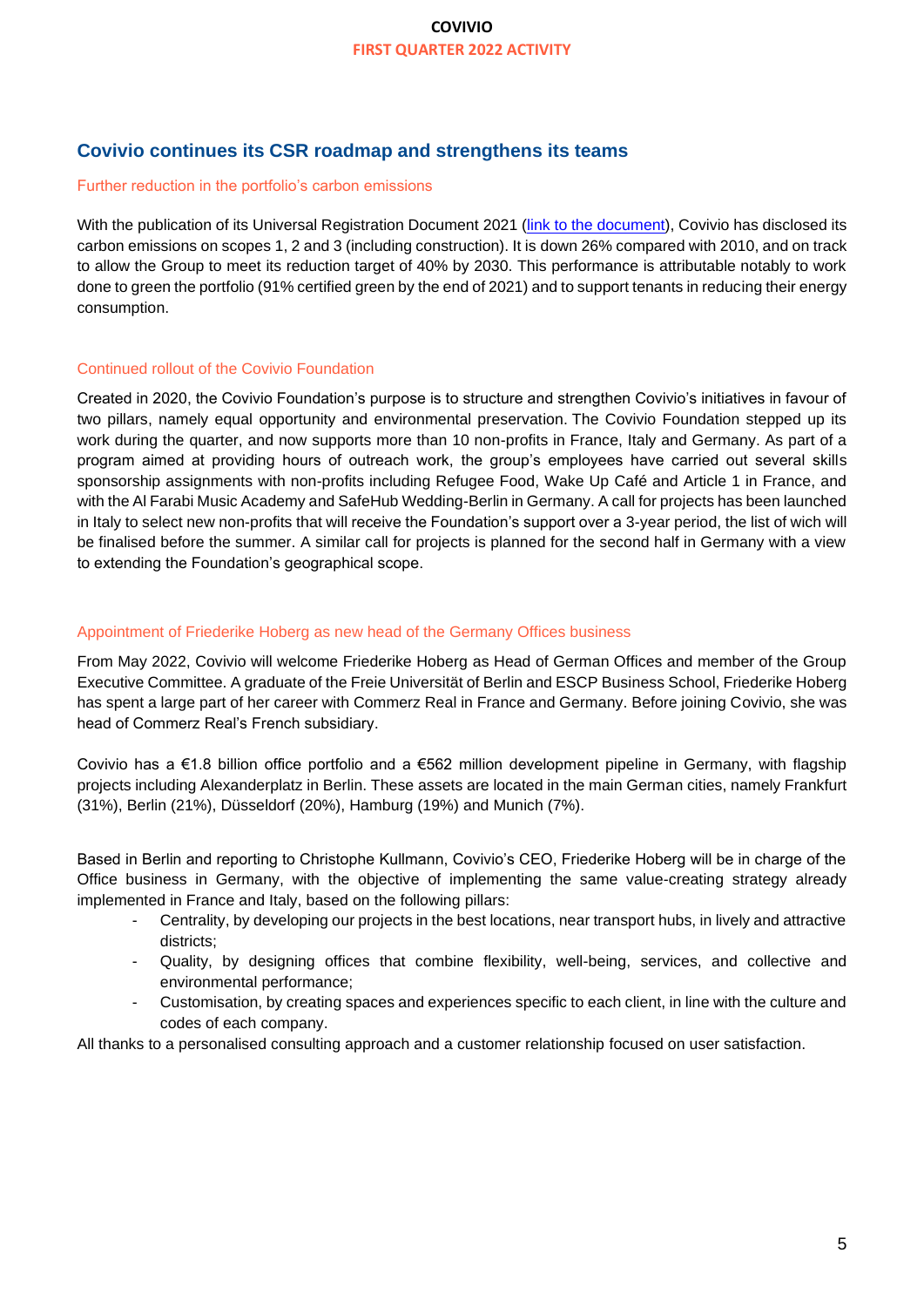# **General Meeting approves all resolutions**

Today's General Meeting approved all resolutions with an average vote in favour of 96.96%, including payment of a dividend of €3.75 per share, an increase of 4.2%. The ex-dividend date is 25 April and the payment date is 27 April. This represents a dividend yield of 5.1% at the close of trading on 20 April.

The General Meeting appointed Daniela Schwarzer, Executive Director of the Open Society Foundations in Europe and Asia, the world's largest private donor to NGOs and non-profits working to defend human rights, justice and democracy, as an independent director. From 2016 to 2021, she led the German Council on Foreign Relations, of which she is now a non-executive director. She is also a non-executive member of the Board of Directors of BNP Paribas. She is an honorary professor at the Freie Universität of Berlin, where she teaches European integration and international affairs. By contributing her experience and above all her profound knowledge of the German economic and social environment, she will help maintain the highest standards of commitment, independence, and competence of the Board of Directors.

The General Meeting also renewed the terms of office of Alix d'Ocagne, an independent director, Stéphanie de Kerdrel, permanent representative of ACM Vie, an 8.6% shareholder in Covivio, and Romolo Bardin.

| Q1 2022                           | Q1 2021<br><b>Revenues</b><br>Group share | Q1 2022<br><b>Revenues</b><br>100% | Q1 2022<br><b>Revenues</b><br>Group share | Like-for-like<br>variation | Occupancy<br>rate<br>(%) | Average firm<br>lease term<br>(In years) |
|-----------------------------------|-------------------------------------------|------------------------------------|-------------------------------------------|----------------------------|--------------------------|------------------------------------------|
| <b>France Offices</b>             | 49.3                                      | 54.6                               | 46.6                                      | 1.7%                       | 93.6%                    | 4.4                                      |
| Italy Offices                     | 28.9                                      | 36.2                               | 27.8                                      | 4.1%                       | 96.9%                    | 7.4                                      |
| Germany Offices                   | 10.8                                      | 13.4                               | 11.7                                      | 4.9%                       | 79.1%                    | 4.5                                      |
| <b>Total Offices</b>              | 89.0                                      | 104.2                              | 86.1                                      | 2.9%                       | 92.4%                    | 5.3                                      |
| Germany Residential               | 40.9                                      | 66.2                               | 42.8                                      | 2.9%                       | 99.0%                    | n.a.                                     |
| Hotels in Europe                  | 12.6                                      | 45.4                               | 18.4                                      | 51.4%                      | 100.0%                   | 13.2                                     |
| <b>Total strategic activities</b> | 142.5                                     | 215.8                              | 147.3                                     | 7.2%                       | 95.2%                    | 7.0                                      |
| Total non-strategic               | 1.8                                       | 1.2                                | 0.5                                       | $-5.1%$                    | 100.0%                   | 8.7                                      |
| Total                             | 144.3                                     | 217.0                              | 147.9                                     | 7.1%                       | 95.2%                    | 7.0                                      |

## **First-quarter 2022 revenues up strongly by 7% like-for-like**

First-quarter revenues amounted to €217 million (€148 million Group share), up 7.1% on a like-for-like basis. Office rents declined due to the effect of sales in 2021 but increased by 2.9% on a like-for-like basis. The occupancy rate in France rose by 0.4 points to 93.6%. In Italy, the occupancy rate improved again, reaching nearly 97%. In Germany, the trend improved slightly (increase of 0.3 points to 79.1%).

As described earlier, Germany Residential activity was sustained, with revenue growth of 2.9% on a like-for-like basis and an occupancy rate still at 99%. Rents also benefited from last year's acquisitions.

In line with the good momentum achieved in the second half of 2021, and despite the short disruption caused by the Omicron variant, hotel activity rose by a sharp 51% on a like-for-like basis in the first quarter of 2022. Variable rents (mainly AccorInvest hotels) benefited from the outperformance of France and increased by 160%. The EBITDA of hotels under management contracts (mainly in France and Germany) also improved significantly (+69% vs Q1 2021). Lastly, fixed rents were up 8% with the re-letting of a hotel in Madrid (rent 50% above its previous level).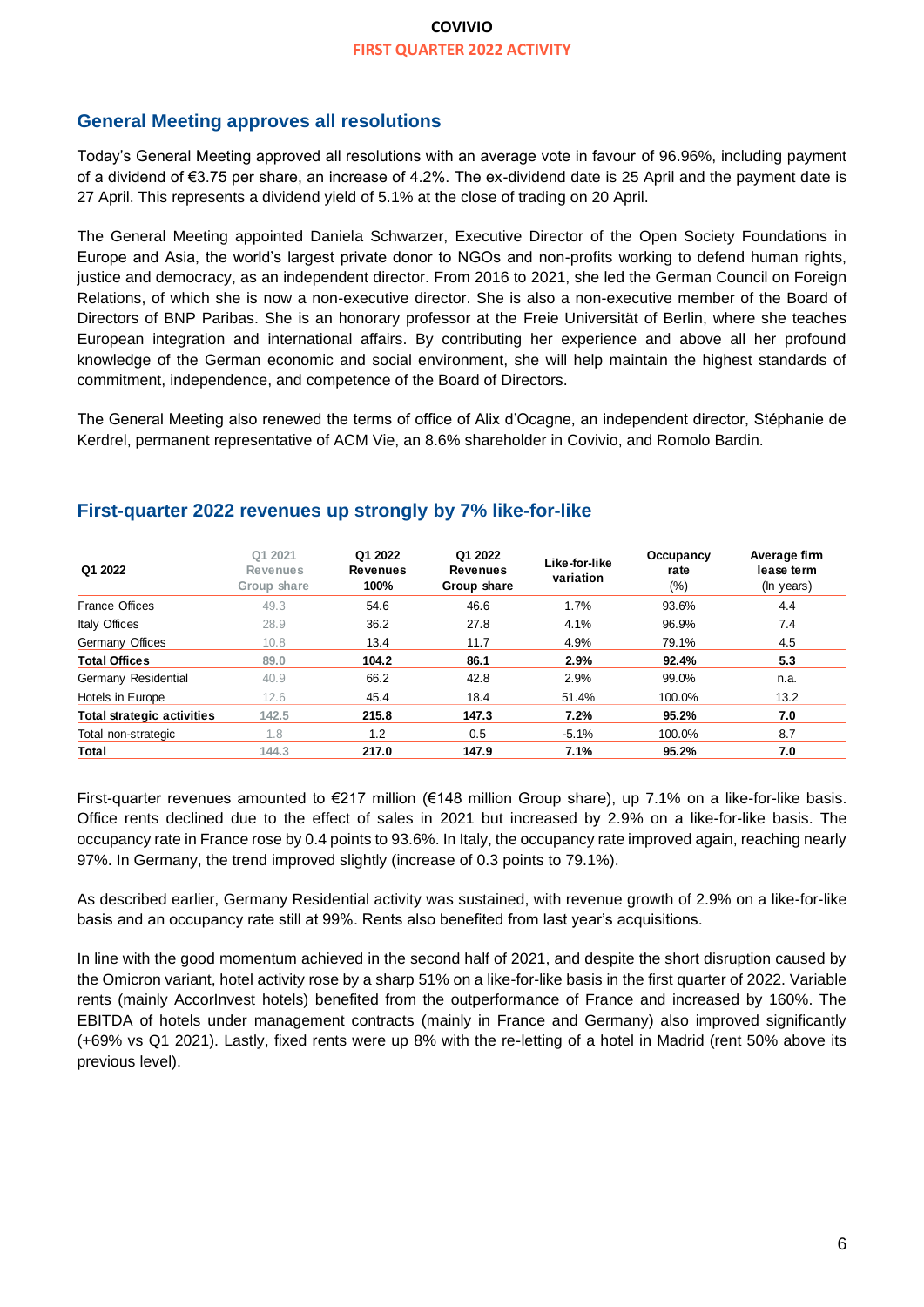# **2022 Outlook**

The economic, monetary, financial and geopolitical environment has undergone profound change since the beginning of the year. Inflation has reached record levels and was running at 7% year-on-year at the end of March in Eurozone. Monetary policies are returning to normal, accompanied by a rise in interest rates (+0.9% for the German Bund 10-years). Lastly, the war in Ukraine, will weigh on economic growth, in addition to the human tragedy it represents.

In this context, Covivio can count on a solid balance sheet, with an LTV of 39%, reduced by 2 points in 2021, 84% of its debt hedged against rising interest rates in 2022 and no need for refinancing within 2 years.

Covivio also boasts a diversified business model with well-oriented businesses. Currently experiencing great change, offices are confirming their role as a strategic driver of corporate transformations. With its ability to design and offer new, flexible and serviced offices in prime areas, Covivio is meeting this need, as evidenced by the record level of lettings in 2021 and strong activity in the first quarter of 2022. The rental dynamic is expected to continue in the coming months.

In a market characterised by a severe housing shortage, the residential business in Germany offers robust growth prospects, both through rental reversion (+20% on average), and through the potential for revaluation of asset values (carried at block value in the balance sheet, i.e. 30% to 50% below unit values).

Lastly, the hotel industry has started to recover, driven by tourism, leisure and business customers, with the need for companies to recreate links with their employees and customers. Growth in RevPAR vs 2019 also demonstrates the business's pricing power. The strong growth in revenues can therefore be expected to continue in the coming months.

#### **AGENDA**

- ► Ex-dividend date: 25 April 2022
- ► Dividend payment: 27 April 2022
- ► 2022 first-half results: 21 July 2022